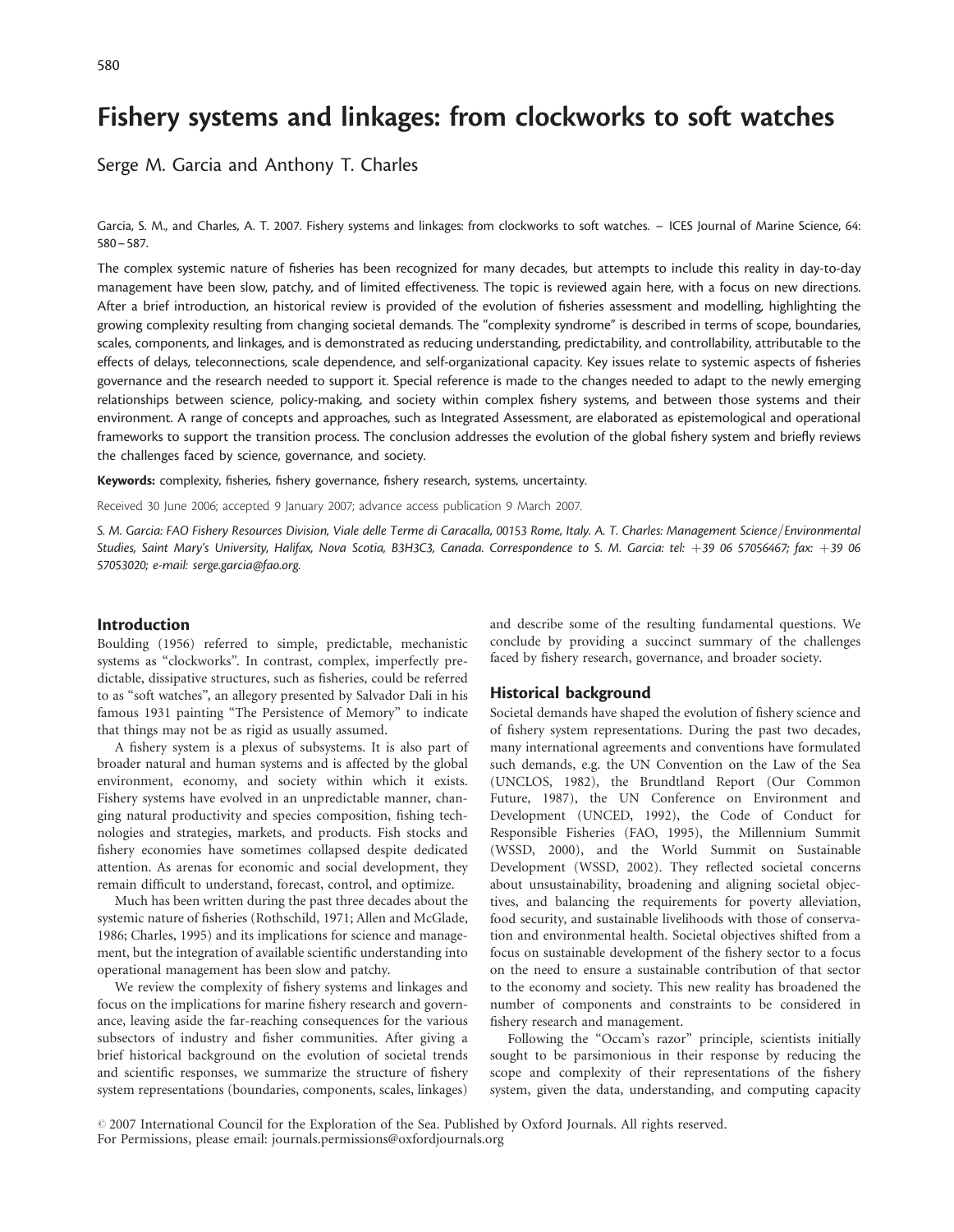available to address the questions raised. For instance, this caused little attention to be paid to, inter alia, heterogeneities in fleets, biological and technological interactions, environmental or economic externalities, social behaviour, cross-sectoral effects, and the effects of natural or business oscillations (sensu Kondratiev; Marchetti, 1987, 1996).

During the 20th century, scientific representations of fishery systems developed while research and management co-evolved, building on the disparate disciplines related to natural resource management. Following various reinforcing streams, this led to increasing scope, detail, realism, and interdisciplinarity (Figure 1). In a parallel and largely independent process, social research on fisheries has proceeded, clarifying, for example, the functioning and dynamics of fishing communities, as well as the interactions between labour and capital ownership. Although not yet seen as part of fishery systems analysis, social research has contributed conceptual models of the human component. At a global level, however, most of the above extensions either remained in the scientific domain or had limited application in development planning and management, particularly at the regional level, where progress towards the integration of social and economic dimensions or towards cross-sectoral integration is not readily apparent.

#### Fishery system representations

A system representation (or model) requires decisions about its external and internal boundaries, the number and type of components, its scales, and the relevant linkages among components and with the external environment. Boundaries, scales, components, and linkages interact to determine the level of detail (or aggregation). The degree of complexity to be included in a model depends on the questions raised, the data and resources available, and a balancing of the risks involved in specifying a model of suitable but not excessive realism.

Boundaries are basic to any fishery system analysis and, indeed, figure in the FAO definition of the Ecosystem Approach to Fisheries (EAF). They are essentially human artefacts, necessary to reduce complexity to manageable levels and dependent on the purpose and focus of the model as well as on available information. In drawing boundaries, a trade-off must be negotiated between holism and tractability, because boundaries serve to define the scope of the system, in terms of both geographical and functional extension. External boundaries separate the core of the system from its external environment, from which environmental, climatic, political, economic, social, and ethical influences arise. Internal boundaries identify and delimit the various components of a system, so determine the degree of detail or aggregation. When the purpose of the model is to assist in governance, it is important to match the boundaries of the fishery and jurisdictional subsystems. This is a major dilemma, because this must be balanced by the desirability, within an ecosystem approach, of managing on the basis of sensible ecosystem boundaries.

Hierarchies of scales characterize fishery systems, defining the grain and extent of their representation. The grain refers to the minimum time and space interval, the degree of complication or detail, the number of components identified, etc. The extent refers to the time horizon and space extension and is relevant when drawing external boundaries. Natural scales of relevance span from the individual fish or school to the metapopulation, ecosystem, or bioregion. Social and institutional scales span from the individual fisher and community to regional and global organizations. Time scales span from days to decades. Mismatch of scales between the problem to be solved and the jurisdiction available is a recurrent problem in management. For example, solving local conflicts through a central management authority is often impracticable. The lack of connection between enterprise management, fisheries management, and development planning is also a major cause of management failure. In a complex system, components exchange matter, energy, and



Complexity

Figure 1. Evolution of fisheries modelling, 1900-2005.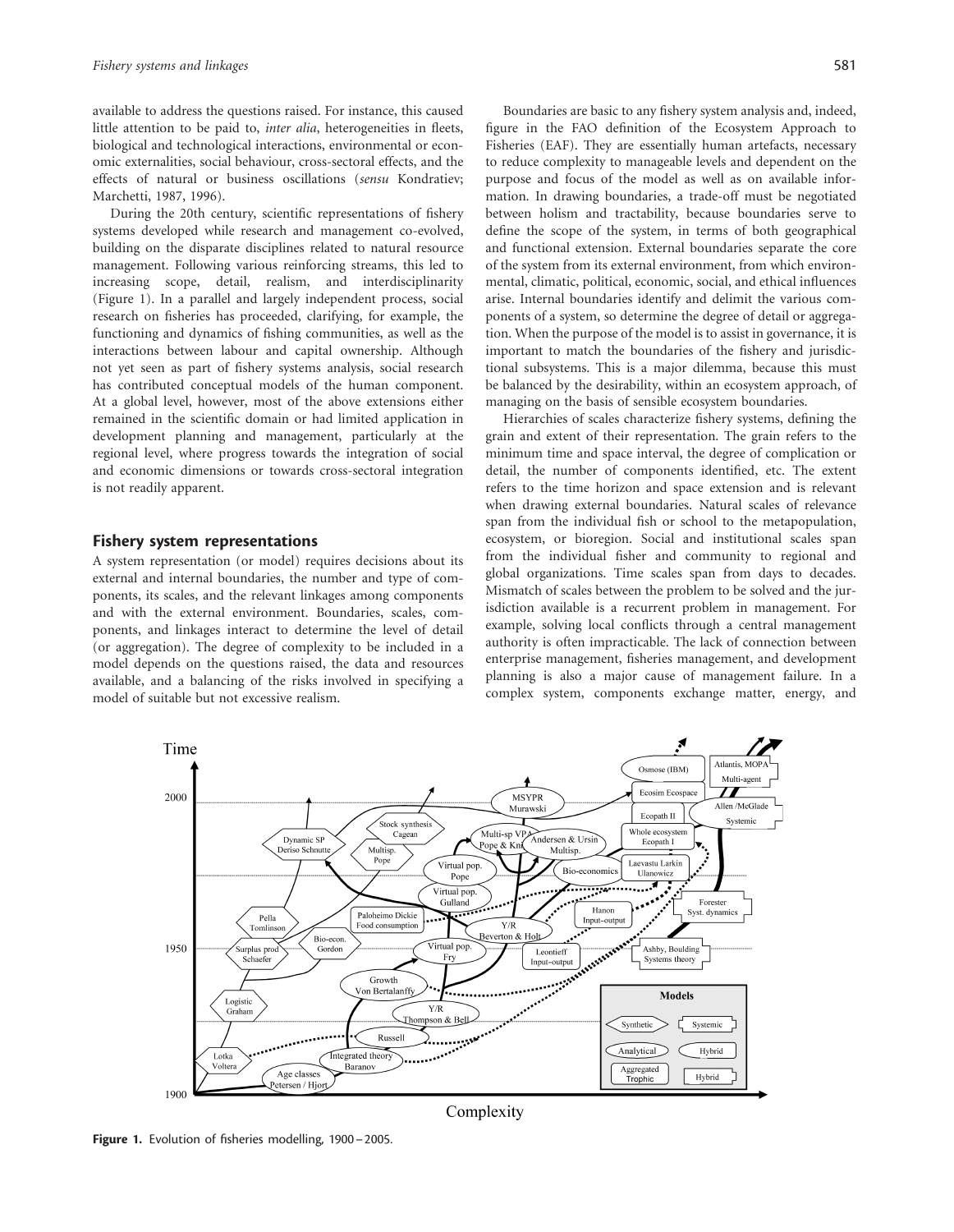information across scales. Microscale events in individual fisheries may generate meso- or macroscale effects, e.g. at the sectoral or national level, and vice versa. Realistic representation will usually require the use of multiple nested scales. In practice, the optimal resolution depends on whether the question raised is of a local or global nature and related to operational or strategic planning. An important consideration is that laws and principles relevant at a given scale might not be predictable solely from those observed at lower or higher scales (e.g. systems may not be fractal).

The system components identified in representations were few and highly aggregated in the early days of fishery science (e.g. a fleet and a stock in a production model). Subsequently, more biological and economic components were added to deal better with aspects of resource supply and economic efficiency. Later, ecological and social components were added as new issues emerged relative to environmental and biodiversity impacts, poverty alleviation, food security, and social welfare.

The articulation of the system components can be conceived of as a series of concentric rings. The core of the system would include the resource complex with its target stocks, the various fleets, the fishers, the post-harvest and trade subsectors, and the management authority. The intermediate ring contains elements with a greater apparent "distance" from the core, but still with significant influence. This could include broader ecosystem components, including the habitats and environment of the natural resources, as well as the climate, the fishery research community, fishing communities, the public and private administrative bodies, government, development banks, and a host of economic sectors with direct impact on fisheries. On the outer ring, one might place the broader academic world, in which scientific paradigms evolve and where fishery scientists are trained, consumers with needs to satisfy, the public at large, with its perceptions, ethical and other values, and voting power, and the nongovernmental organizations and foundations active in the environmental and industry arenas. Allocation of all these components to particular rings in the above framework is partly arbitrary, and one could certainly argue for shifting any given component. Moreover, external drivers, even originating outside the outer ring, may influence the system in various ways.

In selecting the most relevant components for a system representation, a central issue is the balance between ecological and human aspects. An ecological model generally details the trophic chain components and linkages, compressing the fishery into a single component. A typical fishing industry model, however, would show the opposite, detailing the various components of the fishing-to-consumption chain while summarizing the resource production process. Finally, a fishing community model would highlight different aspects again. Shifting across disciplines, representing the various components in fisheries and their interactions, can be complex.

In developing simplified representations, scientists should remember the richness of the fishery system, the unbalanced nature of conventional disciplinary modelling, and the dubious validity of scientific advice elaborated on the basis of incomplete, unbalanced, and oversimplified system descriptions.

Linkages reflect the interactions among the system components, and between them and the external environment. Such linkages are responsible for the transfer of matter, energy, information, money, institutional controls, social relations, and signals from global drivers. Linkages determine the system dynamics and their evolution. Human beings are key elements, responsible for the dynamic links among the biological, technological, economic, and social elements of such systems. Global drivers, such as demography, markets, economics, environmental changes, and energy demand, provide particularly important linkages for a sector that trades 50% of its output on international markets. International agreements and instruments have also been important factors of change for fisheries, and the role of nonfishery instruments should not be underestimated. Failure to describe and understand linkages adequately can cause severe misperceptions and policy failure. From a modelling perspective, a key problem is the elucidation of the most relevant and critical functional linkages. The basic role of the media, for example, in linking science and decision-making, and in transforming societal issues into voter perceptions, is one of the facets that are often recognized, but not explicitly dealt with.

## The complexity syndrome

Valuable insights into fishery system behaviour, which arise, for example, from General Systems Theory (Boulding, 1956; Ashby, 1962; von Bertalanffy, 1967; Forrester, 1973), have developed over time. Certainly, the implications of broadening from a solely mechanistic "Newtonian–Darwinian" vision of nature, to a systemic, evolutionary, or "Prigoginian" perspective (the latter referring to the seminal work on dissipative structures by Prigogine and Stengers, 1979) had been foreseen in the 1950s (von Bertalanffy, 1967). However, compared with engineering systems, fisheries are typically inherently more variable, functionally more diverse, more hierarchically organized, and potentially capable of self-organization and multiple states. They may be more "soft watches" than "clockworks". This raises conceptual and operational issues related to both the depiction and the governance of the system, to be examined next.

The scientific challenge is in balancing the trade-off between realism and simplicity. Models of greater complexity are needed to address emerging key questions. However, increasing the realism of fishery models has consequences in addition to the likely increase in the cost of using them. First, there is a loss of universality because models tailored for a particular fishery may not be useful beyond the specific circumstances for which they were elaborated. Second, scientific uncertainty increases if, as is often the case, information requirements increase faster than knowledge. Obviously, natural processes and their variability remain unchanged, but the adoption of broader representations reveals new uncertainties. In addition, disciplinary perspectives differ between, on the one hand, quantitative, analytical, and computerbased approaches typical in the natural sciences, and on the other, the largely conceptual, qualitative, people-based approaches that are more common in the social sciences. Some progress has been made in linking these, as with the extension of bio-economic approaches through the inclusion of models incorporating human behavioural response (e.g. Charles, 1989). More recently, multi-agent and individual-based models (Le Fur, 1996; McDonald et al., 2006) reflect new approaches to integrating social data.

The governance challenge is to recognize the fallacy of controllability (Charles, 1997, 2001), steering away from hard scientific forecasts of uncertain robustness and accuracy and rigid objectives, towards developing educated institutional foresight, evolving expectation, and adaptive capacity (Prigogine and Stengers, 1979; Allen and McGlade, 1986; Holling, 1994). Several issues arise in this process. The non-linearity of the relationships, the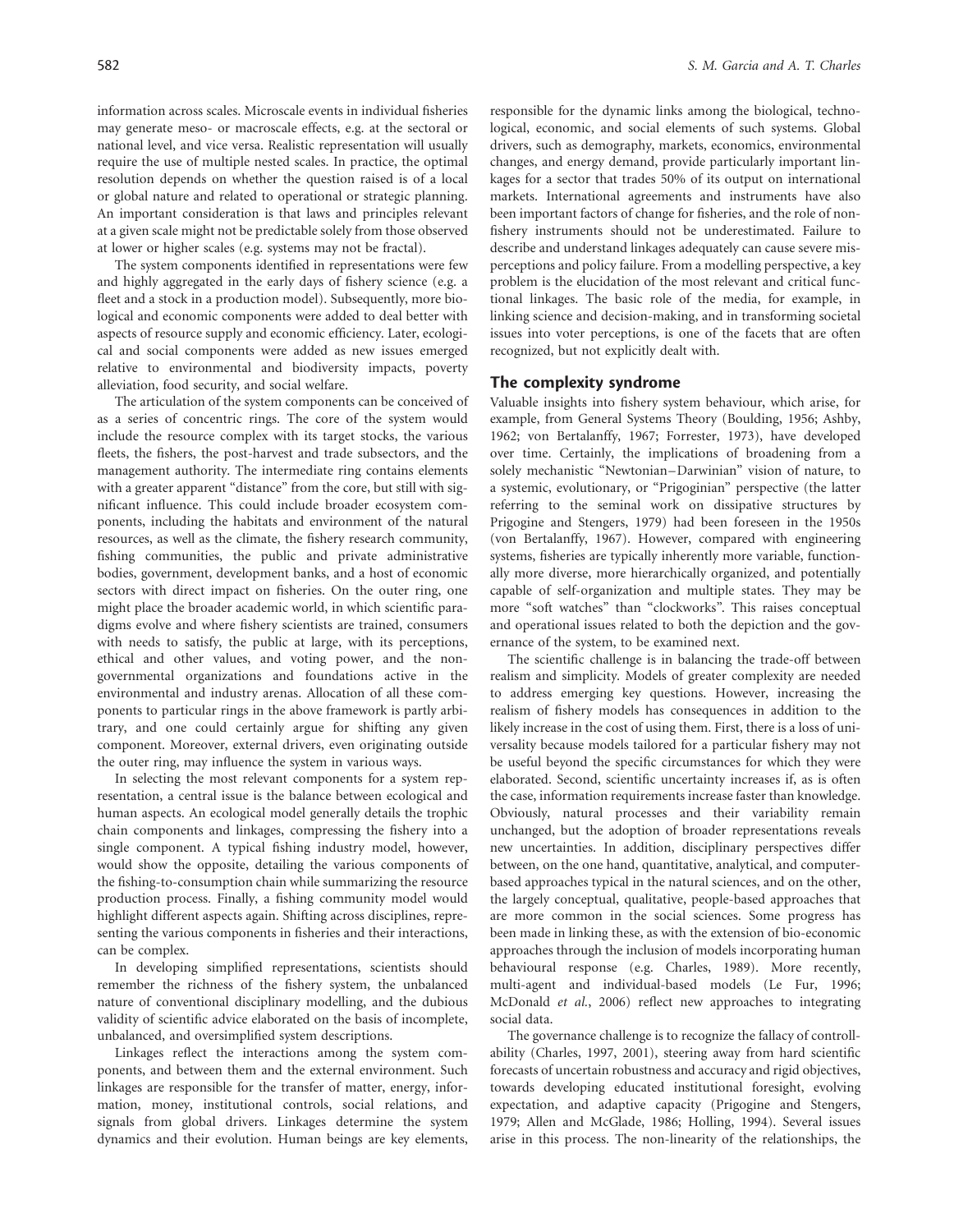absence of long-term equilibria, and the risk of irreversibility all imply the necessity to develop a precautionary and truly adaptive approach, balancing the traditional attention paid to structures and mechanisms with equal attention paid to evolutions, crises, and instabilities. Delays may be expected because observed effects may have their roots in the distant past and responses to current actions may not be seen until some time in the future. Effects observed in locations remote from where the action took place may point to teleconnections. Cause–effect relationships may develop across scales, and relationships between factors may be different at different scales (scale-dependent perspectives), obscuring the causal factors involved. In addition, many things change simultaneously, through internal natural and social dynamics, pressure of external drivers, and decisions made in different parts of the system. As a consequence, fisheries governance should expect and be prepared to deal with manifestations of self-organization and evolution in both the natural and human subsystems, as well as with occasional surprises. Finally, because of all this, policies either may have little effect relative to their objectives or may generate unexpected and possibly undesirable responses, leading to ineffective or suboptimal results. In the end, some kind of uncertainty principle might have to be accepted that vaguely reminds one of the Indeterminacy Principle (Heisenberg, 1927) in quantum mechanics, which states that it is not possible to determine simultaneously the position and the momentum of a particle.

# Questions and challenges Systemic aspects of fishery governance

For decades, warnings have been issued that narrow and fragmentary approaches to fisheries would lead to poor management decisions and performance (Graham, 1935; Grant, 1986). The long list of the causes of management failure (Garcia and Grainger, 1997; Caddy and Cochrane, 2001; Sutinen and Soboil, 2003) indicates that these are most likely of systemic origin. Examined from that angle, the problems stem from an oversimplistic management paradigm that evolved too slowly to resolve emerging difficulties: institutional arrangements with chronically insufficient capacity to deliver the expected management functions (Féral, 2002) and a disconnection between long-term strategic planning and short-term tactical measures. One of the consequences is a mismatch between the dynamics and complexity of fisheries systems on one hand, and the constrained nature of the management subsystem on the other. Another is the significant difference between the predicted and the observed developments of fishery systems.

Management faces some fundamental choices and questions. Moving from a sectoral to an integrated approach implies balancing alternatives such as: small- and large-scale fisheries; domestic and export markets; short- and long-term development; wellbeing of present and future generations; restoration of wild stocks and the development of aquaculture; centralization and devolution. How much is society prepared to pay for improving current performance? How predictable are the environmental and human subsystems? As all facets of the fishery sector can be optimized simultaneously, what should be the priorities? Which regulations will work best (and how should "best" be defined)? What levels of impact, risk, and failure rate is society ready to accept? Which mix of species is wanted now and in the future? How can governance performance be assessed, ex-ante and

ex-post? Can failures be objectively analysed and responsibility assigned?

Although the matters dealt with so far are relevant mainly at local to regional scales of governance within conventional management time frames, models addressing larger spatial and temporal scales could serve to initiate and inspire conceptual developments at a global level. For example, a global bio-economic model has been elaborated to illustrate the problems of overcapacity and subsidies that have been high on the global agenda (FAO, 1993; Garcia and Newton, 1997). This work drew attention also to the threatening vicious circle created by extensive trade in fish from developing to developed countries and the simultaneous reverse trade in excess capacity. This problem seems more serious then ever.

Supplementing a detailed analysis by Garcia (1992), the longterm evolution of world fisheries might be described using the cross-loop "figure of eight" model (Gunderson et al., 1995; Gunderson and Holling, 2002). During the early phase (1900– 1945), fisheries in the North Atlantic developed from small-scale to industrial scale, with an interruption during World War II. The initial development phase (1945–1960) saw a rapid increase in technology development and consolidation of the industrial sectors across the North Atlantic and Pacific. The expansion phase (1960–1985) led to exploitation of the remaining fishing grounds in the South Atlantic, South Pacific, Indian, and Antarctic Oceans by coastal states, as well as by long-distance fleets. Fishery research and management bureaucracies developed rapidly with strong support from UNDP and FAO in the developing world, and UNCLOS, and the concept of MSY enshrined in it, were institutionalized. The global fisheries crisis (1985–1995) had been building up since the early 1900s, contributing inter alia to the establishment of the International Council for the Exploration of the Sea and, through the 1946 London Conference on Overfishing, to the establishment of the International Convention for the Northwest Atlantic Fisheries (ICNAF, in 1949; Halliday and Pinhorn, 1996). This crisis emerged as a truly global problem in the wake of UNCED and a few spectacular fisheries collapses. New international instruments were adopted, and the debate about the sustainability of fisheries and oceans ecosystems development entered the UN General Assembly, now with aspects of biodiversity conservation also being considered. A reform process has been under way since 1995, and an evaluation will be made by 2015 within the WSSD context.

#### Next steps in governance

The many prescriptions for creating an environment conducive to sustainable fisheries, including improved governance arrangements, typically advocate a more "human" and participatory orientation of policies, adoption of a precautionary approach in assessment and management, and institutional strengthening. Although not all these prescriptions may have been formulated initially with specific reference to the systemic nature of fisheries, most have some link to this broader perspective. These include: adoption of the EAF; identifying relevant scales and acting simultaneously on them; use of feedback responses (e.g. incentives); reducing the impact of surprise by developing adaptive capacity; using the co-evolutionary properties of people and ecosystems; including variability and uncertainty as a systematic component of all decisions; maintaining and enhancing diversity as a source of adaptation; recognizing history and culture; establishing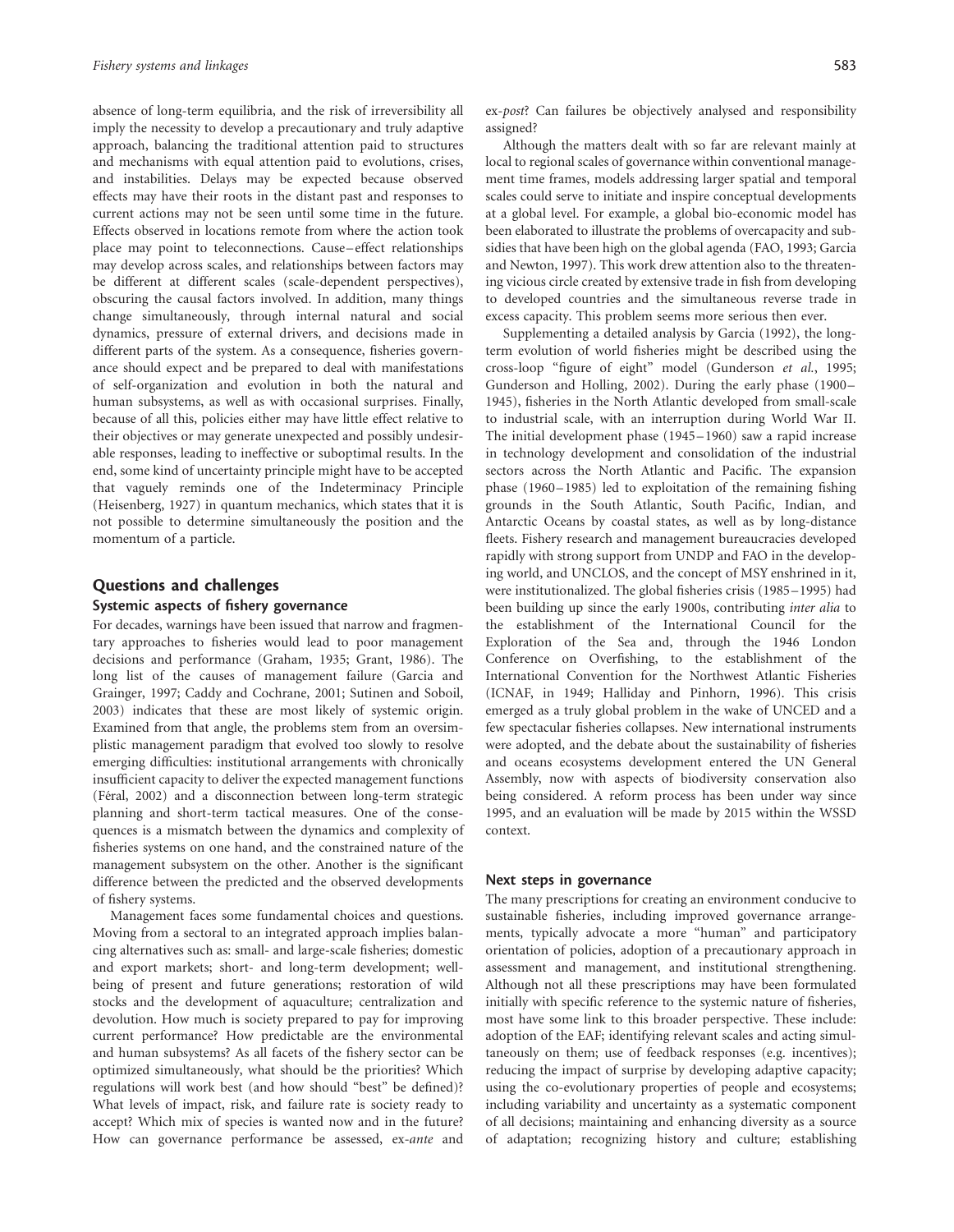baselines and analysing trajectories and refocusing governmental action on strategic issues.

#### Systemic aspects of fishery research

The scientific needs are similar to those underlying an ecosystem approach or sustainable development (Garcia, 1989; Charles, 1995; Catanzano and Rey, 1997; Garcia and Grainger, 1997; Garcia et al., 2003). The desired research approach aims at solving social and large-scale environmental issues, simultaneously considering human and ecological well-being. It will build on approaches developed for what has been called sustainability science (Holling, 1994), Mode-2 research (Nowotny et al., 2001), post-normal science (Funtowicz and Ravetz, 1995), Participatory Integrated Assessment (Rotmans and Van Asselt, 2001; Toth, 2003), and Participatory Action Research (Lewin, 1948; Chambers, 1994). It is strongly interdisciplinary, better integrating the human subsystem (Charles, 2001, 2005). It deals explicitly with uncertainty and assists in fine-tuning management through monitoring and recurrent analyses. It validates traditional knowledge, integrating it with scientific knowledge, and serves the stakeholders as much as it does the governments.

With respect to methodologies, the research can build on the application of management and social sciences to natural resources. It needs to develop and use nested and multiscale models, combining qualitative and quantitative approaches (Berkes, 2002). It also needs to adapt general non-equilibrium models, such as multi-agent models, in an interdisciplinary assessment framework. It should elaborate integrated indicator frameworks (Charles, 1994, 2001; Garcia, 1994, 1996) and undertake systematic policy analysis and performance assessments (Moxness, 2003), incorporating both historical and scenario analyses.

Communication strategies within institutionally based science, in particular, need to be improved radically in all directions: between scientists, fishers, and stakeholders; between administrations, managers, and policy-makers; among disciplines; and even in judicial situations when necessary (Garcia, 2005).

#### Integration of research and decision-making

As noted above, the systemic nature of fisheries requires integration across relevant disciplines. It also requires integration of science with policy (for decision-making), of analytical processes with negotiations, and of factual knowledge with societal values and people's perceptions. These various aspects of integration are not entirely new in a fisheries context, but integration of the human side of the fishery system is still deficient.

An effective interaction process between science and policymaking, aiming at producing a scientifically defensible but also socially robust knowledge base, requires a dual decision-making process consisting of (i) a component involving mainly scientists to resolve as much as possible scientific uncertainties or divergences carrying political weight (and societal cost), and (ii) a component involving mainly policy-makers and stakeholders, but including scientists, as appropriate, to decide on the best course of action. Note that the whole integrated process can be ineffective in a context of scientific disagreement, disparate social and political values, or in an adversarial (judicial) context. Participation by scientists and experts in the negotiating process leading to decisions (e.g. in Advisory Committees) might be needed, if only to clarify concepts. Conversely, the participation of stakeholders in the scientific process might be facilitated, provided that strict boundaries are defined around that scientific process



Figure 2. Integrated assessment process. Inspired by and redrawn from Pahl-Wostl (2002).

to preserve the independence and objectivity necessary for the political acceptability of the advice. Finally, commitment of all actors to moderate their views towards an acceptable societal position will be essential to avoid situations in which free-riders or uncompromising stakeholders may stall the process (Jasanoff, 1994).

Figure 2 illustrates an Integrated Assessment Process that could be applied to fisheries. The process explicitly combines a sciencebased analytical process with a negotiation-based participatory process within which qualitative social analyses and stakeholder involvement can take place. Links between the two processes allow for exchanging information at various levels, in manners compatible with respective roles and rules.

The participatory process that is needed to involve stakeholders and society more closely in the science/decision process is the interface between society and science, as well as between the reality of a fishery system and its representation in a model. The interface may be seen as an osmotic membrane through which issues are crystallized and made intelligible to science and through which scientific conclusions are elaborated and tested (Checkland, 1981). The consensual outcomes of the process would typically include: (i) the representation of the system (the model) or its likely alternatives, if any; (ii) an assessment of the present situation and its dynamics with its related uncertainties; (iii) scientific advice selected from among a number of options elaborated in response to specific strategic or operational questions, analysing the implications of the residual uncertainties; (iv) elements for communication with the public and society contributing to transparency; (v) new regulations, as required; and (vi) revised goals, etc., as appropriate.

Such an overall participatory process is not new to the fisheries arena (Le Fur, 1996; Butterworth and Punt, 1999; Sainsbury et al., 2000; McDonald et al., 2006), but it often needs strengthening, notably in terms of (i) the active participation of social scientists and integration of social sciences into fishery science along with (ii) greater institutionalization of the full process as an integral part of management "good practice".

## Conclusions

The fishery system is only a minor element of the global socio-ecological system. It is affected by, and also contributes to,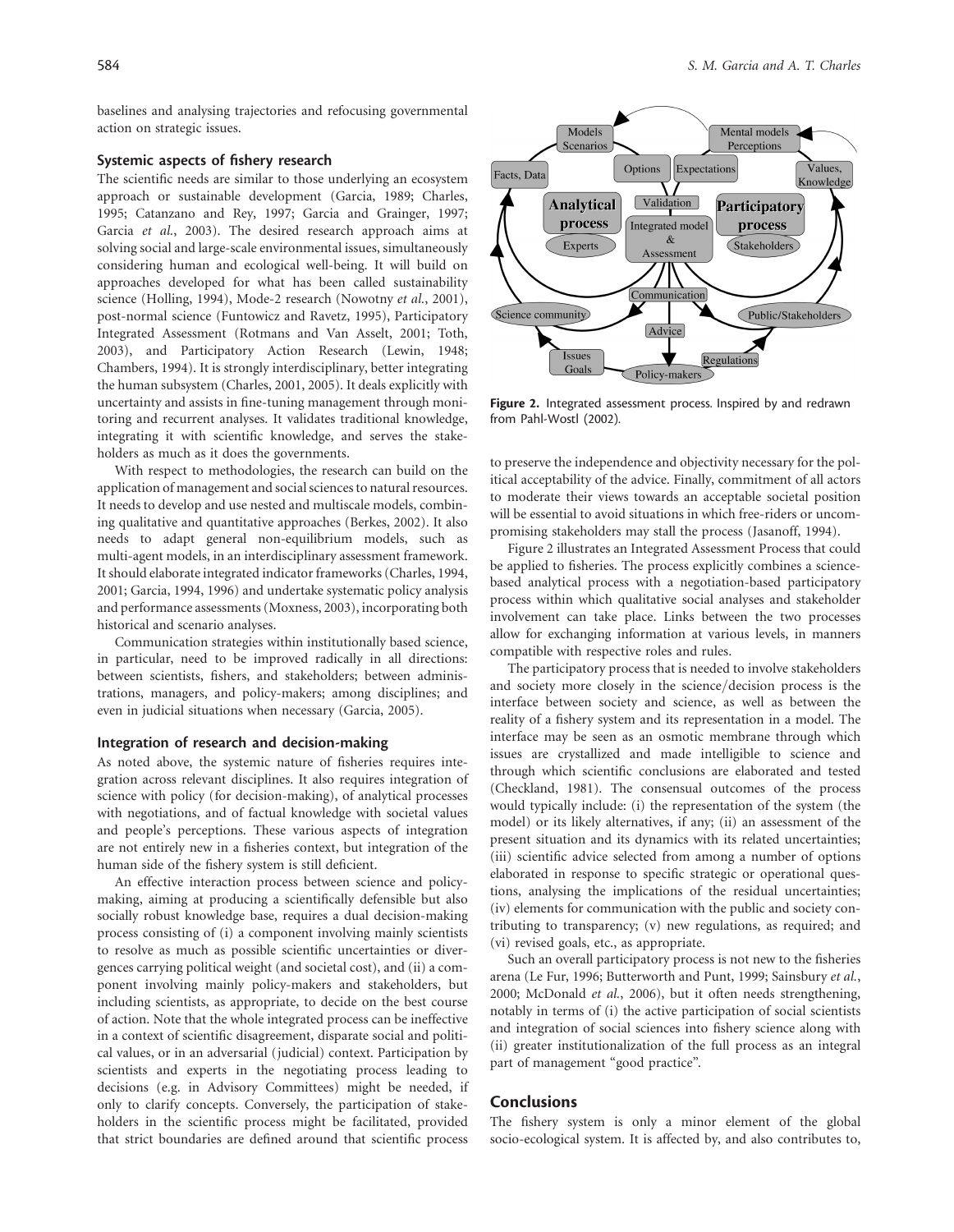the global "syndrome" characterized by overexploitation of natural resources, environmental degradation, accumulation of waste, biodiversity loss, increasing mobility, increasing energy consumption, and amplification of worldwide disparities, among other environmental and human concerns. Understandably, this reality increases the pressure for better management of fisheries and greater protection of resources and their habitats. Indeed, sustainability of fisheries and other resource systems is surely one of the major goals for science, governance, and society, and this, in turn, creates a clear set of challenges.

The scientific challenge in developing coherence across the ecological, economic, social (and societal), and institutional planes of the multidimensional system is to provide decision support systems based on a full range of disciplines. This requires, inter alia: the use of all relevant knowledge (notably through methods of participatory research and incorporation of validated traditional and/or local knowledge); explicit recognition of uncertainties together with suitable approaches to account for them; approaches that deal simultaneously with long- and short-term scales; improved communication with stakeholders and the public; and the development of interdisciplinary integrated assessment processes.

As science deals more closely with heavily value-laden societal issues and risk, a broader part of society wants to have a say in its processes, to set priorities, and to shape its course. This development may seem to some scientists an anathema, but with scientists being called upon and accepting to deal with questions that are not satisfactorily answerable by science, it seems natural that there should be stronger interactions with society, its perceptions, values, and ethics. Keeping independence and objectivity in that process, while maintaining a level of humility, will be a challenge in coming decades.

There is, perhaps, a further challenge to consider. As the systemic complexity of fisheries is increasingly embraced, the following question arises (Hilborn and Gunderson, 1996): to what extent is this embrace of system complexity truly necessary? It will be important to determine, at least on a case-by-case basis, how much of a systems approach is needed, considering benefits and costs. When does the weight of evidence indicate the "added value" of systemic approaches in terms of understanding, forecasting, and managing a system? At what point does the cost of taking on more complexity exceed the costs of not doing so? And what are the scales and boundaries within which a more tractable "partial equilibrium" analysis might be an effective option? These considerations are worthy of further attention. The challenge is to try to capture the essential dynamics with minimum increase of complexity. The more comprehensive representations are necessary for ecosystemic and cross-sectoral analyses of a strategic nature in support of development, investment, or management strategies, e.g. to develop ranges of scenarios related to long-term climatic or socio-economic changes and to identify potential "surprises". Comprehensive representations are also useful as simulation platforms to test the reliability of less-demanding representations, to use, for example, in data-poor situations. Simpler representations, with fewer components and a more limited time–space range will remain useful for operational management, dealing with short-term effects (e.g. at a stock level and in the context of an adaptive management framework).

The governance challenge is in developing—at local, regional, and global levels—the enabling environments necessary to guide and control the users' activities, based on imperfect information. Actions required to deal with systemic complexity include: decentralization and devolution of management responsibilities; empowering of stakeholders; development of environmental and other national norms against which to frame and assess decentralized governance; coordination with other sectoral administrations for integrated area-based management; and generation of sufficient research capacity to deal with the added requirements and nesting of tactical (stock-based) management strategies into strategic (ecosystem-based) plans. There may be no clear-cut optimal strategy, or even mixture of strategies, for seeking sustainability, but rather a network of pathways to choose from, within an ever-changing landscape. Governance will need to be truly adaptive, rationally considering new measures if failures are detected.

The societal challenge within this context lies in clarifying overall objectives and acceptable levels of impact, as well as in defining equitable allocations of resources and costs among all potential users and beneficiaries of aquatic systems. The challenge lies also in raising citizen awareness of societal stakes in fishery systems and the need for an effective, rational, and integrated response. As a prerequisite to improving governance, more attention will need to be paid to understanding the motivations of the range of players.

A full recognition of the complex nature of fishery systems must lead to the recognition that fisheries issues, like other large-scale environmental and societal issues, are not merely ecological or scientific, but also social, economic, institutional, and political, requiring strong processes that necessarily involve societal values and issues of social justice and equity. Science, policy-makers and managers, industry, and other stakeholders are called upon to collaborate on an uncomfortable yet unavoidable, and indeed worthwhile, journey, navigating across wide, uneven, and foggy environmental, economic, and social landscapes, equipped only with a "soft watch". This is a journey in which time is relative, the direction taken only indicative, and where the only certainty may be just more uncertainty.

#### Acknowledgements

Our immense gratitude goes to Niels Daan, Mike Armstrong, Tony Smith, and Kevern Cochrane for their patient review of the manuscript and useful advice for improvement.

#### References

- Allen, P. M., and McGlade, J. M. 1986. Dynamics of discovery and exploitation. The case of the Scotian shelf groundfish fisheries. Canadian Journal of Fisheries and Aquatic Sciences, 43: 1187–1200.
- Ashby, R. W. 1962. Principles of the self-organizing system. In Principles of Self-Organization. Transaction of the University of Illinois Symposium, pp. 255–278. Ed. by H. Von Foerster, and W. Zopf. Pergamon Press, London.
- Berkes, F. 2002. Cross-scale institutional linkages: perspectives from the bottom up. In The Drama of the C, 293–321. Ed. by E. Ostrom, T. Dietz, N. Dolsak, P.C. Stern, S. Stonich, and E.U. Weber. National Academy Press, Washington, DC.
- Boulding, K. 1956. General system theory: the skeleton of science. Management Science, 2(3): 197–208.
- Butterworth, D. S., and Punt, A. E. 1999. Experiences in the evaluation and implementation of management procedures. ICES Journal of Marine Science, 56: 985–998.
- Caddy, J. F., and Cochrane, K. L. 2001. A review of fisheries management past and present and some future perspectives for the third millennium. Ocean and Coastal Management, 44: 653–682.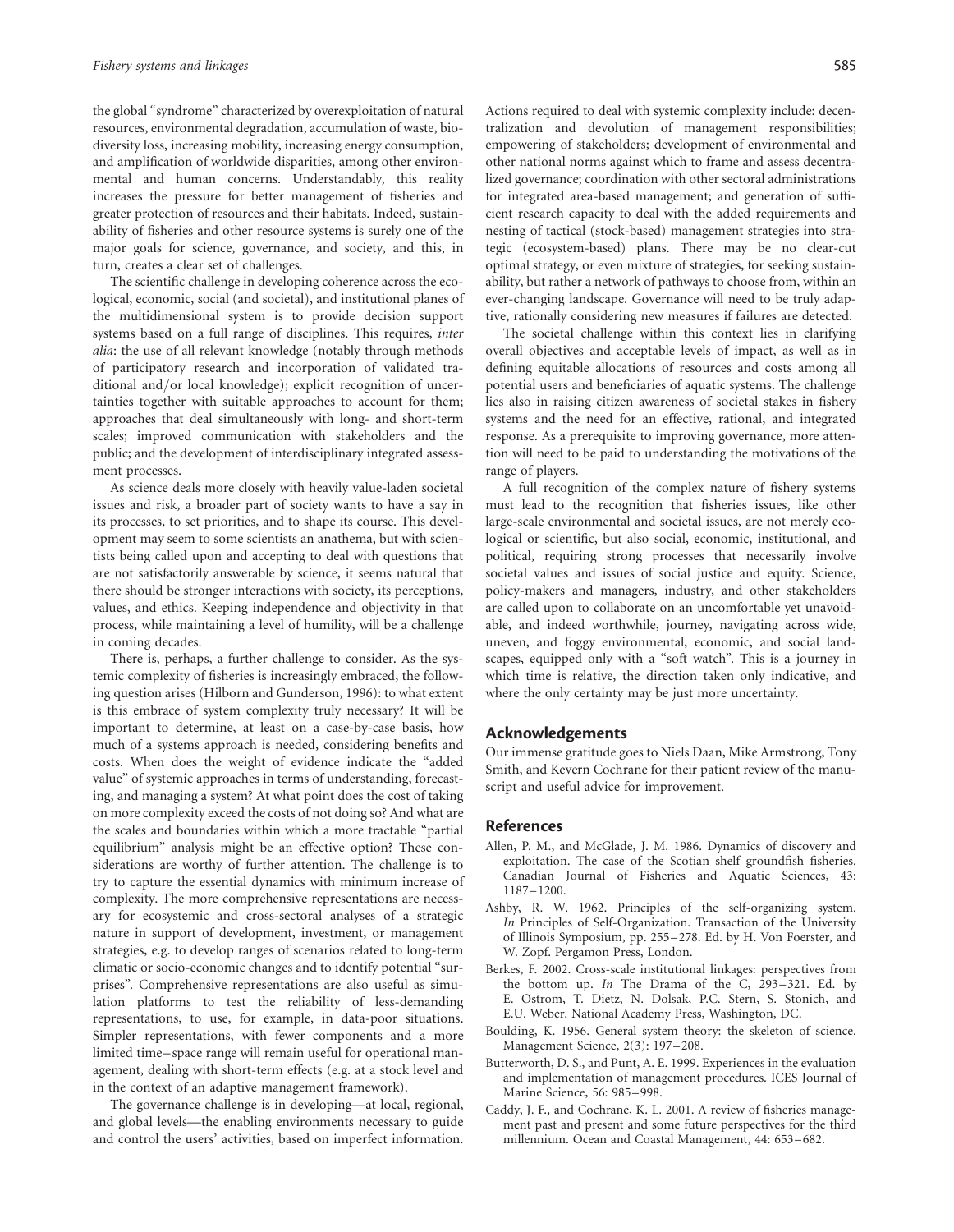- Catanzano, J., and Rey, H. 1997. La recherche halieutique entre science et action: réflexions sur fond de crise. Nature, Science et Société,  $5(2): 19-30.$
- Chambers, R. 1994. The origins and practice of participatory rural appraisal. World Development, 22: 953–969.
- Charles, A. T. 1989. Bio-socio-economic fishery models: labour dynamics and multiobjective management. Canadian Journal of Fisheries and Aquatic Sciences, 46: 1313–1322.
- Charles, A. T. 1994. Towards sustainability: the fishery experience. Ecological Economics, 11: 201–211.
- Charles, A. T. 1995. Fishery science: the study of fishery systems. Aquatic Living Resources, 8: 233–239.
- Charles, A. T. 1997. The path to sustainable fisheries. In Peace in the Oceans. Ocean Governance and the Agenda for Peace, 201–213. Ed. by E. Mann Borgese The Proceedings of Pacem in Maribus XXIII, Costa Rica, 3–7 December 1995. UNESCO, Paris.
- Charles, A. T. 2001. Sustainable Fishery Systems. Blackwell Science, Oxford. Fish and Aquatic Resources Series. 300 pp.
- Charles, A. T. 2005. Toward sustainable and resilient fisheries: a fishery-system approach to overcoming the factors of unsustainability. In Overcoming Factors of Unsustainability and Overexploitation in Fisheries: Selected Papers on Issues and Approaches, pp. 221–233. Ed. by J. Swan, and D. Greboval. International Workshop on the Implementation of the International Fisheries Instruments and Factors of Unsustainability and Overexploitation in Fisheries. Siem Reap, Cambodia, 13–16 September 2004. FAO Fisheries Report, 782.
- Checkland, P. 1981. Systems Thinking, Systems Practice. Wiley, Chichester.
- FAO. 1993. Marine Fisheries and the Law of the Sea: A Decade of Change. Special chapter (revised) of The State of Food and Agriculture. FAO, Rome. 66 pp.
- FAO. 1995. Code of Conduct for Responsible Fisheries. FAO, Rome. 41 pp.
- Féral, F. 2002. La contribution du droit et de l'analyse institutionnelle aux politiques publiques des pêches maritimes. Le cas des pêcheries de Méditerranée occidentale. Oceanis, 28: 89-113.
- Forrester, J. W. 1973. World Dynamics, 2nd edn. Pegasus Communications, Waltham, MA. 144 pp.
- Funtowicz, S. O., and Ravetz, J. 1995. Risk management, uncertainty and post-normal science. In Sustainable Fish Farming, 261–270. Ed. by H. Reinertsen, and H. Haaland. Proceedings of the First International Symposium on Sustainable Fish Farming, Oslo, 28–31 August 1994. A. A. Balkema, Rotterdam.
- Garcia, S. M. 1989. La recherche halieutique et l'aménagement: grandeur et servitude d'une symbiose. In L'homme et les Systèmes Halieutiques et Acquacoles Marins, pp. 711–744. Ed. by J. P. Troadec. Masson et Cie, Paris.
- Garcia, S. M. 1992. Ocean fisheries management. The FAO Programme. In Ocean Management in Global Change, pp. 381–418. Ed. by P. Fabbri. Elsevier Applied Science, Amsterdam.
- Garcia, S. M. 1994. The precautionary principle: its implications in capture fisheries management. Ocean and Coastal Management, 22: 99–125.
- Garcia, S. M. 1996. The precautionary approach to fisheries and its implications for fishery research, technology and management: an updated review. In Precautionary Approach to Fisheries. 2. Scientific Papers, pp. 1–75. FAO Fisheries Technical Paper, 350/2.
- Garcia, S. M. 2005. Fishery science and decision making: dire straights to sustainability. Bulletin of Marine Science, 76: 171–196.
- Garcia, S. M., and Grainger, R. 1997. Fisheries management and sustainability: a new perspective of an old problem? In Developing and Sustaining World Fisheries Resources. The State of Science and Management, pp. 631–654. Ed. by D. A. Hancock, D. C. Smith, A. Grant, and J. P. Beumer. Proceedings of the Second World Fisheries Congress. CSIRO, Australia.
- Garcia, S. M., and Newton, C. 1997. Current situation, trends and prospects in world capture fisheries. In Global Trends: Fisheries Management, 3–27. Ed. by E. I. Pikitch, D. D. Huppert, and M. P. Sissenwine. American Fisheries Society Symposium, 20.
- Garcia, S. M., Zerbi, A., Aliaume, C., Do Chi, T., and Lasserre, G. 2003. The ecosystem approach to fisheries. Issues, terminology, principles, institutional foundations, implementation and outlook. FAO Fisheries Technical Paper, 443. 71 pp.
- Graham, M. 1935. Modern theory of exploiting a fishery, and application to North Sea trawling. Journal du Conseil International pour l'Exploration de la Mer, 10: 264–274.
- Grant, W. E. 1986. Systems Analysis and Simulation in Wildlife and Fisheries Sciences. Wiley, New York.
- Gunderson, L. H., and Holling, C. S. 2002. Panarchy. Understanding transformations in human and natural systems. In Planning for Resilience: Scenarios, Surprises, and Branch Points, pp. 361–394. Ed. by G. C. Gallopin. Island Press, Washington, DC.
- Gunderson, L. H., Holling, C. S., and Light, S. S. (Eds.) 1995. Barriers and Bridges to the Renewal of Ecosystems. Columbia University Press. 535 pp.
- Halliday, R. G., and Pinhorn, A. T. 1996. North Atlantic fishery management systems. A comparison of management methods and resources trends. Journal of Northwest Atlantic Fishery Science,  $20: 3 - 135.$
- Heisenberg, W. 1927. Über den anschaulichen Inhalt der quantentheoretischen Kinematik und Mechanik. Zeitung für Physik, 43: 172–198.
- Hilborn, R., and Gunderson, L. H. 1996. Chaos and paradigms for fisheries management. Marine Policy, 20: 87–89
- Holling, C. S. 1994. New science and new investments for a sustainable biosphere. In Investing in Natural Capital. The Ecological Economics Approach to Sustainability, pp. 57–73. Ed. by A. Jansson, M. Hammer, C. Folke, and R. Costanza. Island Press, Washington, DC.
- Jasanoff, S. 1994. The Fifth Branch: Science Advisers as Policymakers. Harvard University Press.
- Le Fur, J. 1996. Simulation de la dynamique d'une exploitation à l'aide de modèles multi-agents: le cas de la pêche artisanale au Sénégal. Lettre du Programme Environnement, Vie et Sociétés, 15: 16–20.
- Lewin, K. 1948. Resolving social conflicts. In Selected Papers on Group Dynamics. Ed. by G. W. Lewin. Harper and Row, New York.
- McDonald, A. D., Fulton, E., Little, L. R., Gray, R., Sainsbury, K. J., and Lyne, V. D. 2006. Multiple-use management strategy evaluation for coastal marine ecosystems using in vitro. In Complex Science for a Complex World: Exploring Human Ecosystems with Agents. Ed. by P. Perez, and D. Batten. Australian National University Press, Canberra.
- Marchetti, C. 1987. The Kondratiev cycle. Predicting for the next 25 years.  $R + D$  for the 21st Century. An analysis of trends affecting strategies for industrial innovation. The Research and Development Society Jubilee Exhibitions and Proceedings of Symposium, November 1987, pp. 80–111. The Research and Development Society, and Cranfield Press, London.
- Marchetti, C. 1996. Pervasive long waves: is human society cyclotymic? Prepared for the Conference "Offensiv zu Arbeitsplätzen: Weltmarkte 2010", Cologne, 14–15 September 1996. 31 pp.
- Moxness, E. 2003. Policy sensitivity analysis: simple versus complex models. Working Papers in System Dynamics. WPSD 3/03. 19 pp.
- Nowotny, W., Scott, P., and Gibbons, M. 2001. Re-thinking Science. Knowledge and the Public in an Age of Uncertainty. Polity Press, London. 278 pp.
- Pahl-Wostl, C. 2002. Agent based simulation in integrated assessment and resources management, 2nd edn. In Integrated Assessment and Decision Support. Proceedings of the 1st Biennial Meeting of the International Environmental Modelling and Software Society,